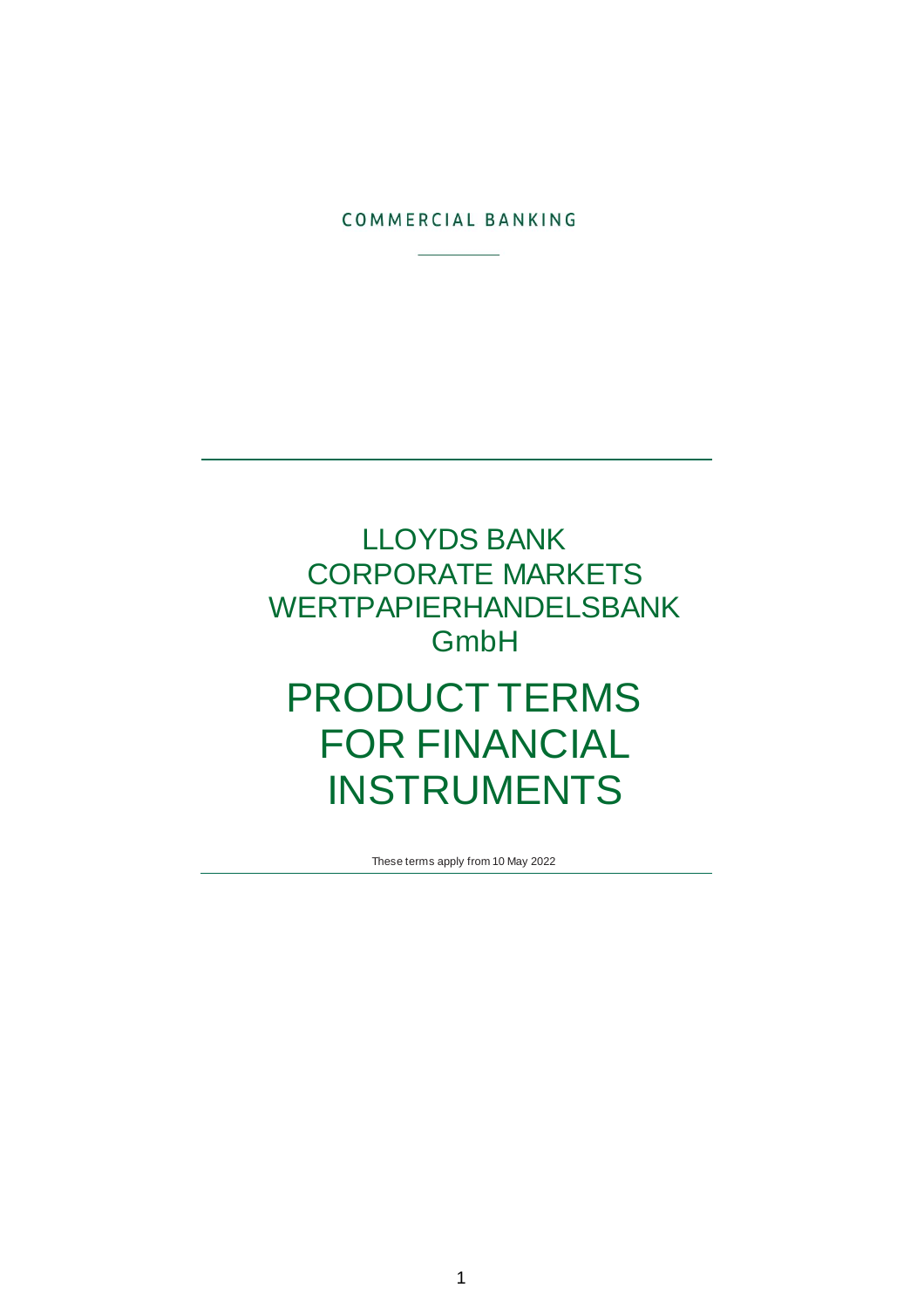# **Contents**

| Part I - Important Information                                                                                                                              |                |
|-------------------------------------------------------------------------------------------------------------------------------------------------------------|----------------|
| 1. Introduction                                                                                                                                             | 1              |
| 2. Understanding these FI Terms                                                                                                                             | 1              |
| 3. Your knowledge and understanding                                                                                                                         | 1              |
| 4. If you have questions                                                                                                                                    | 1              |
| 5. How we are regulated                                                                                                                                     | 1              |
| 6. Important information about compensation arrangements                                                                                                    | 2              |
| 7. If you need extra help                                                                                                                                   | $\overline{2}$ |
| 8. Complaints                                                                                                                                               | $\overline{2}$ |
| Part II - Terms and Conditions                                                                                                                              | 3              |
| 9. Your status                                                                                                                                              | 3              |
| 10. Variation or Amendments                                                                                                                                 | 3              |
| 11. How we will communicate with you and provide you with information                                                                                       | 3              |
| 12. How you can communicate with us                                                                                                                         | 3              |
| 13. Confirmations                                                                                                                                           | 3              |
| 14. Our Financial Instruments                                                                                                                               | 3              |
| 15. Types of Financial Instruments                                                                                                                          | 3              |
| 16. Execution-only transactions                                                                                                                             | 4              |
| 17. Trading requests                                                                                                                                        | 4              |
| 18. Market Orders                                                                                                                                           | 4              |
| 19. Best Execution                                                                                                                                          | 4              |
| 20. Execution Venue                                                                                                                                         | 5              |
| 21. Systematic Internaliser                                                                                                                                 | 5              |
| 22. Incorrect pricing                                                                                                                                       | 5              |
| 23. Settlement                                                                                                                                              | 5              |
| 24. Transaction and trade reporting                                                                                                                         | 5              |
| 25. Distribution arrangements                                                                                                                               | 5              |
| 26. Costs and charges                                                                                                                                       | 5              |
| 27. Limited disclosure of details of costs and charges – Professional Clients, Eligible Counterparties and<br><b>Institutional Clients Only</b>             | 6              |
| 28. Full disclosure of details of costs and charges - Professional Clients, Eligible Counterparties or Institutional<br>Clients who request full disclosure | 6              |
| 29. Agency                                                                                                                                                  | 6              |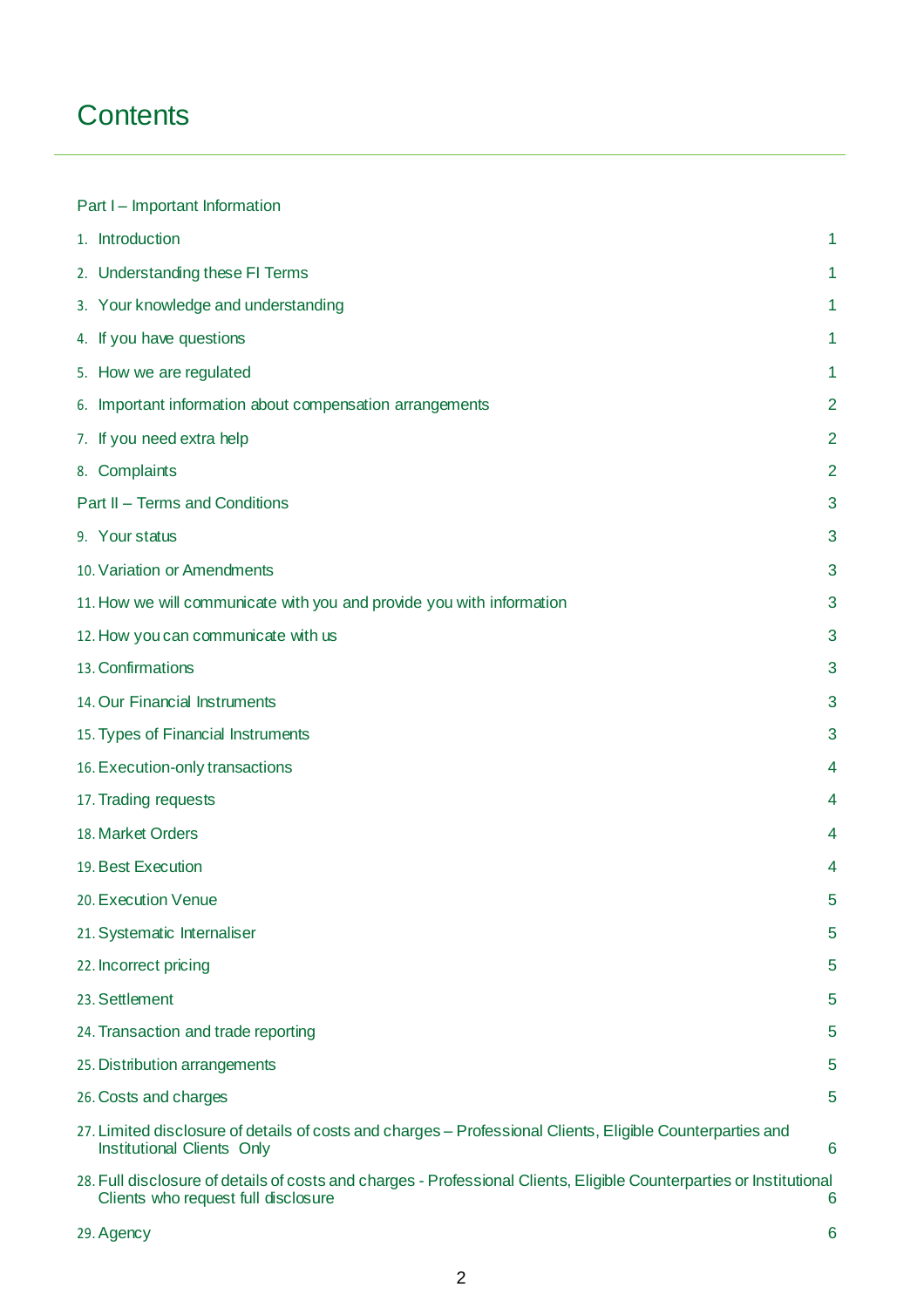| 30. Inducements             | 6              |
|-----------------------------|----------------|
| 31. Limitation of liability | 6              |
| 32. Indemnity               | 7              |
| 33. Termination             | 7              |
| 34. General provisions      | $\overline{7}$ |
| Glossary                    | 8              |
|                             |                |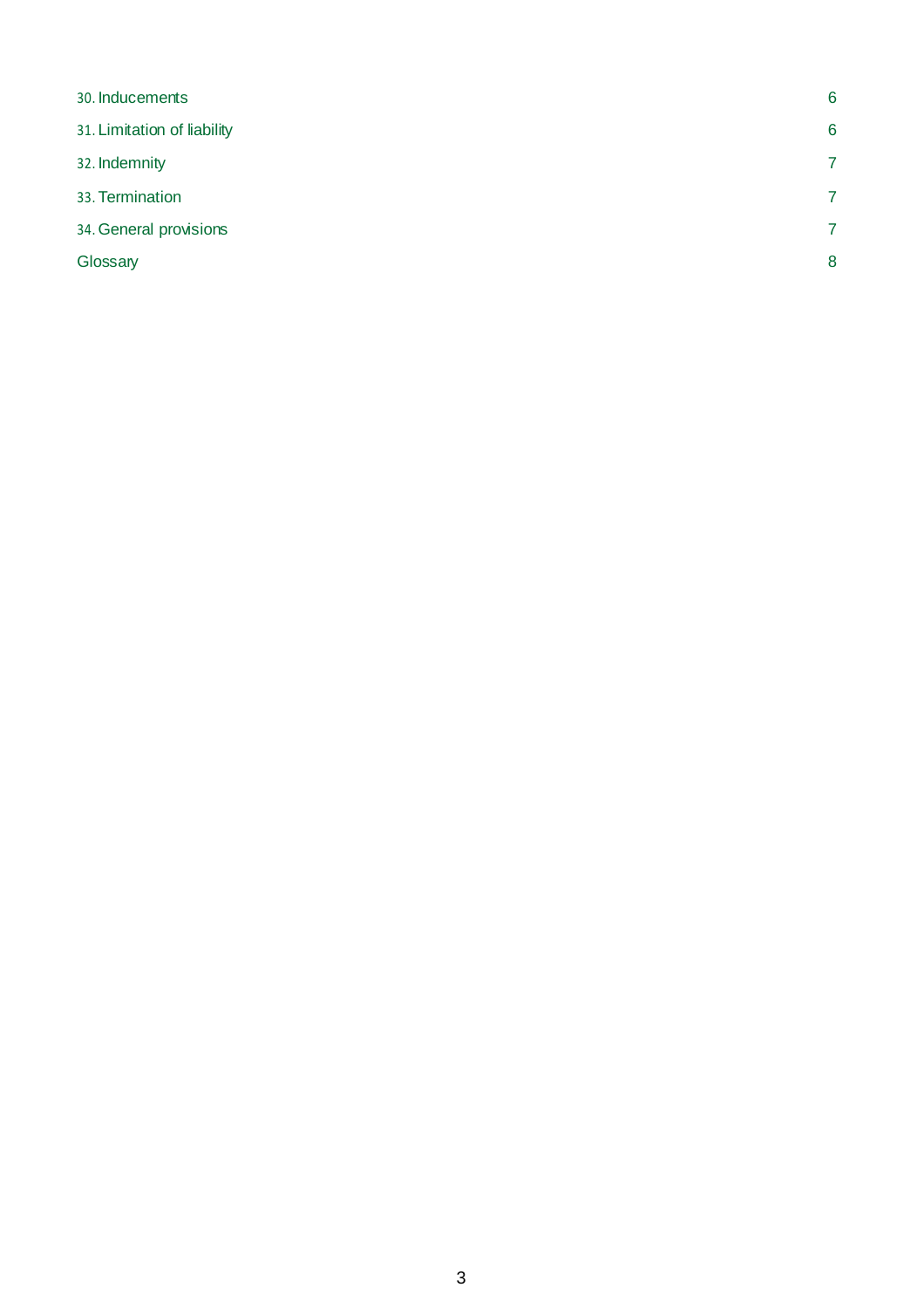### **This document consists of the following:**

- o The **Important Information** in **Part I**, w hich you should read before you enter into a Product w ith us.
- o **Part II** sets out the Terms and Conditions that govern our Financial Instruments.
- o There is also a **Glossary** of key terms.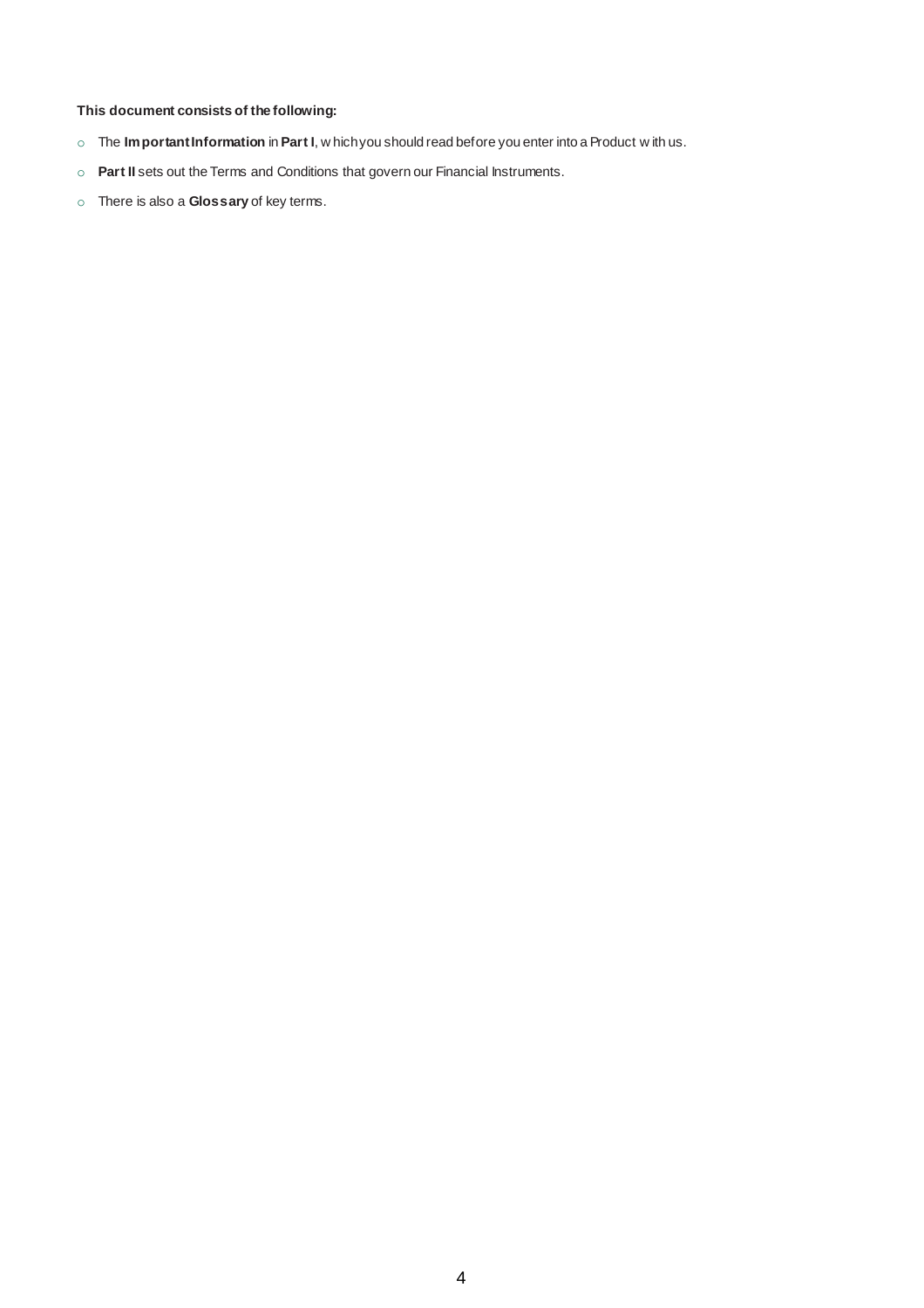### Part I - Important Information

#### 1. Introduction

- 1.1 These Product Terms for Financial Instruments ("FI Terms") are supplemental to the Lloy ds Bank Corporate Markets Wertpapierhandelsbank GmbH ("LBCMW", "we", "us" or "our") General Terms of Business and set out the terms and conditions that apply when LBCMW provides you with the Financial Instruments as described in paragraph 15 below.
- 1.2 LBCMW has its registered office at Thurn-und-Taxis Platz 6, 60313 Frankf urt am Main, Germany. The company is registered with the Amtsgericht Frankfurt am Main, HRB 111650. LBCMW is supervised by the Bundesanstalt f ür Finanzdienstleistungsaufsicht ("BaFin"). LBCMW is part of the Lloy ds Banking Group ("LBG"), which comprises Lloyds Banking Group plc and its subsidiaries, associates and af f iliated companies.
- 1.3 LBG has been required by legislation to conduct banking activities through two (2) separate banks, Lloyds Bank plc which is designated as the "ring f enced bank", and Lloyds Bank Corporate Markets plc is the "non-ringfenced bank". Both are wholly owned subsidiaries of Lloy ds Banking Group plc. Your contractual counterparty will be LBCMW, a wholly owned subsidiary of Lloyds Bank Corporate Markets plc.
- 1.4 Lloy ds Bank plc and Bank of Scotland plc which cov er all of the Group's retail and most commercial activities in the UK are separate entities to Lloyds Bank Corporate Markets plc and LBCMW. Due to its product offerings, the counterparties and the markets in which they operate, Lloy ds Bank Corporate Markets plc and LBCMW may be exposed to a different degree of risk compared to Lloyds Bank plc or Bank of Scotland plc. This is a ref lection of the separation of the wholesale and inv estment banking activities which Lloy ds Bank Corporate Markets plc and LBCMW may undertake, from the retail banking activities of the other entities.
- 1.5 LBCMW has outsourced certain services that enable LBCMW to fulfil certain of its obligations to you under these FI Terms to Lloyds Bank plc, subject always to Applicable Regulations. Even in these cases, y our relationship is with LBCMW and subject to these FI Terms.
- 1.6 By 'we', 'us' or 'our', we mean Lloy ds Bank Corporate Markets Wertpapierhandelsbank GmbH.
- 1.7 By 'y ou' or 'your', we mean you as a person (if you are a sole trader) and y our business or legal entity (including companies and partnerships).
- 1.8 It is important that you understand the nature of the risks involved with any of the Financial Instruments that you enter into with us.. Our Risk Disclosure Statement is available via our Website.
- Not all Financial Instruments are available to, or are appropriate for all clients. Please see paragraph 9 (Your status) for more information on how we determine and communicate categorisations that help us to determine your eligibility for our Financial Instruments.
- 1.10 In these FI Terms:
	- words and expressions shall have the particular meaning, if any, giv en to them in the body of these FI Terms and/or the Glossary set out at the end of these FI Terms:
	- ref erence to any statute or statutory provision includes a ref erence to that statute or statutory provision as from time to time amended, extended, re-enacted or consolidated and also to all statutory instruments or orders made pursuant to it;
	- ref erences to a person or entity include a company, corporation, firm, unincorporated or incorporated association, or statutory authority ;
	- unless the context requires otherwise, references to any document include ref erence to such document as may be amended, supplemented, novated, substituted or replaced from time to time; and
- v. any phrase introduced by the words "including", "includes", "in particular", "for example" or "such as" or similar shall be construed as illustrative and shall not limit the generality of the related general words.
- 1.11 All communications between y ou and us and all inf ormation and documents from us shall be in English unless otherwise required by

#### Applicable Regulations.

- 2. Understanding these FI Terms
- 2.1 These FI Terms form a binding contract between you and us, and are prov ided to you before you are able to enter into any Transaction with us, unless amended or varied as detailed in paragraph 10 (Variation or amendments) below.
- 2.2 You may also be required to enter into standardised market facing agreements and/or other documentation and agreements ("Product Agreements") where you wish to transact certain Financial Instruments. You will be informed when such Product Agreements are required and you must execute these before any Financial Instruments or Transactions or orders can be completed and/or executed.
- 2.3 If there is any conflict between these FI Terms, the LBCMW's General Terms of Business or the Product Agreements, then the Product Agreements shall prevail over these FI Terms and the LBCMW General Terms of Business and these FI Terms shall prevail over the LBCMW General Terms of Business, to the extent of any such inconsistency. A copy of our General Terms of Business can be found on our Website.
- These FI Terms, which may be amended from time to time, supersede any other terms and conditions for Financial Instruments that may hav e been previously sent to you by us.
- 2.5 We suggest you keep a copy of this document in case you want to check the terms and conditions that apply to Financial Instruments.
- 2.6 If y ou hav e been categorised as a Prof essional Client, Eligible Counterparty or Institutional Client (see paragraph 9 (Your status) you will be taken to have accepted these FI Terms by entering into any Transactions in Financial Instruments with us.
- 3. Your knowledge and understanding
- 3.1 Any Financial Instruments which you transact with us will be on the basis that y ou are able to make your own independent evaluation of the risks inv olved in such Financial Instruments, based upon your knowledge and experience.
- 3.2 You agree to provide us, on an on-going basis, with the information necessary to enable us to make an assessment of your knowledge and experience. Howev er, we are entitled to assume that Prof essional Clients have the necessary experience and knowledge to understand the risks involved in relation to the particular Financial Instrument(s) which they wish to transact.
- 4. If you have questions
- 4.1 If you have any questions about these FI Terms, need further inf ormation, or would like another copy of these FI Terms please contact your LBCMW representative.
- 5. How we are regulated
- 5.1 LBCMW is registered with the Amtsgericht Frankfurt am Main, HRB 111650 and supervised by the Bundesanstalt für Finanzdienstleistungsaufsicht ("BaFin"). The address of the BaFin is Marie-Curie-Straße 24-28, 60439 Frankfurt am Main. To find out more about us, see the company database of the BaFin https://portal.mvp.bafin.de/database/InstInfo/ or call the BaFin on 0049 (0)228 / 4108 0.
- 5.2 Although we are required to comply with the rules of the German superv isory authorities and other relevant regulators, they shall not giv e rise to any obligations or rights in contract between you and us except as provided by Applicable Regulations.
- 6. Important information about compensation arrangements
- 6.1 We are a member of the Compensation Scheme for Investment<br>Service Providers (Entschädigungseinrichtung der Entschädigungseinrichtung Wertpapierhandelsunternehmen, EdW), Charlottenstrasse 33/33 a, 10117 Berlin. EdW is the compensation institution responsible under the Inv estor Compensation Act (AnlEntG).

The AnlEntG contains the prov isions on possible compensation claims against EdW if an institution is not in a position to meet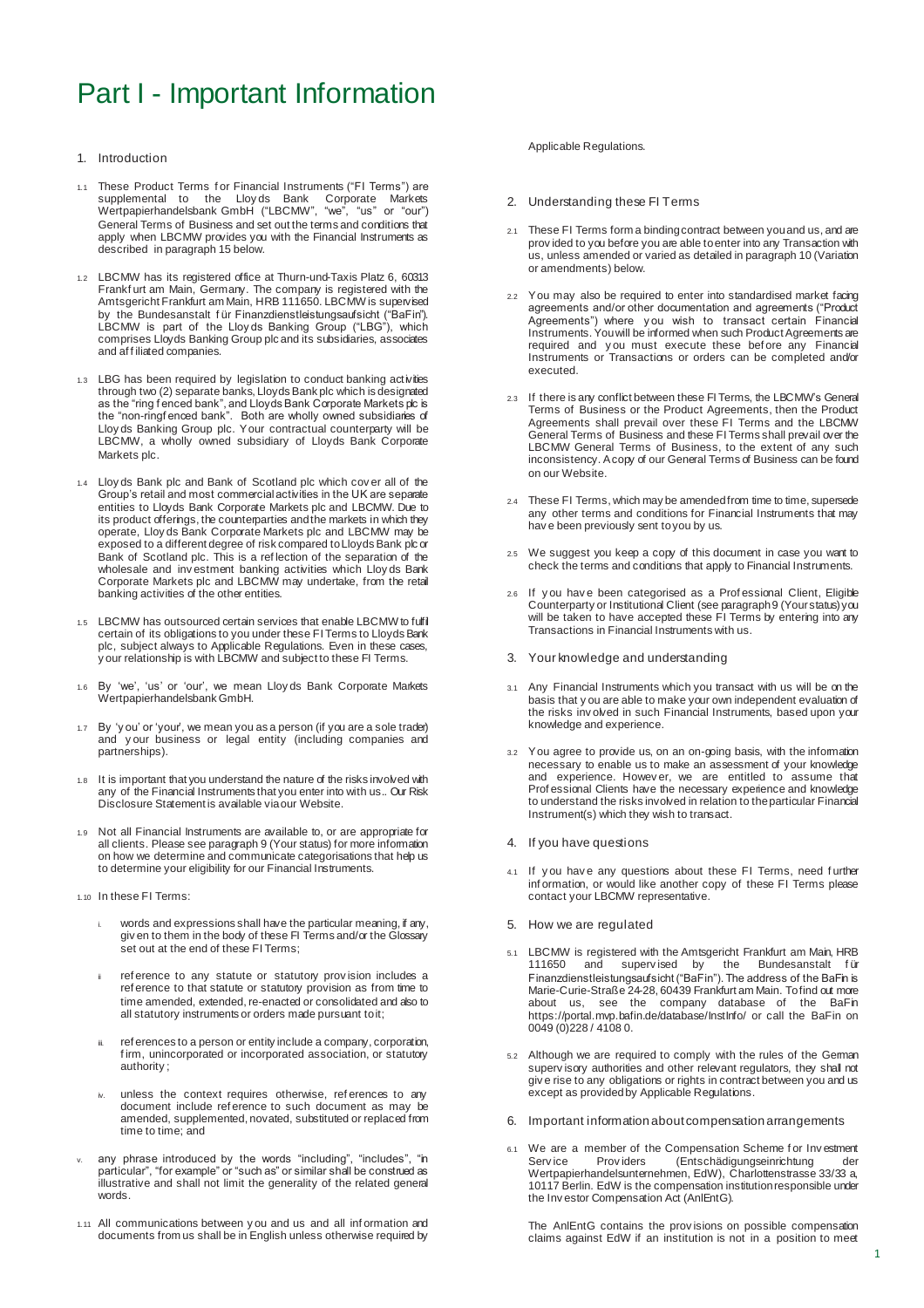liabilities f rom securities transactions. It also regulates the scope of any compensation claim.

According to the AnlEntG, liabilities from securities transactions are protected up to 90% of their value, up to a maximum of EUR 20,000 per creditor. The claim f or compensation does not exist to the extent that f unds are not transferred to the currency of an EU Member State or denominated in euro. It only cov ers obligations arising from securities transactions, which are part of the Institute's main contractual obligations (primary obligations). Claims f or damages resulting f rom consulting errors, for example, are not covered. Certain inv estors are not protected, f or example Credit institutions and f inancial service providers, insurance companies, medium-sized and large corporations and enterprises of the public sector.

6.2 We are not authorised to accept client funds or to have access to client assets. Investments are always carried out via partner banks, f und companies or issuers.

Further inf ormation can be f ound on the website of the EdW, [http://www.e-d-w.de/.](http://www.e-d-w.de/)

- 7. If you need extra help
- 7.1 Please f eel f ree to contact us if you would like this information in an alternativ e format such as braille, large print or audio.
- 8. Complaints
- 8.1 If you experience a problem or wish to complain in relation to any aspect of our relationship under these FI Terms, please bring this to the attention of your LBCMW representative as soon as possible.
- 8.2 Once we receive y our complaint we will write to y ou to acknowledge y our complaint and let you know when you can expect a full response or to tell y ou what we hav e done to resolv e the problem. Our full complaints policy is available upon request from y our LBCMW representative. More information can be found on our Website.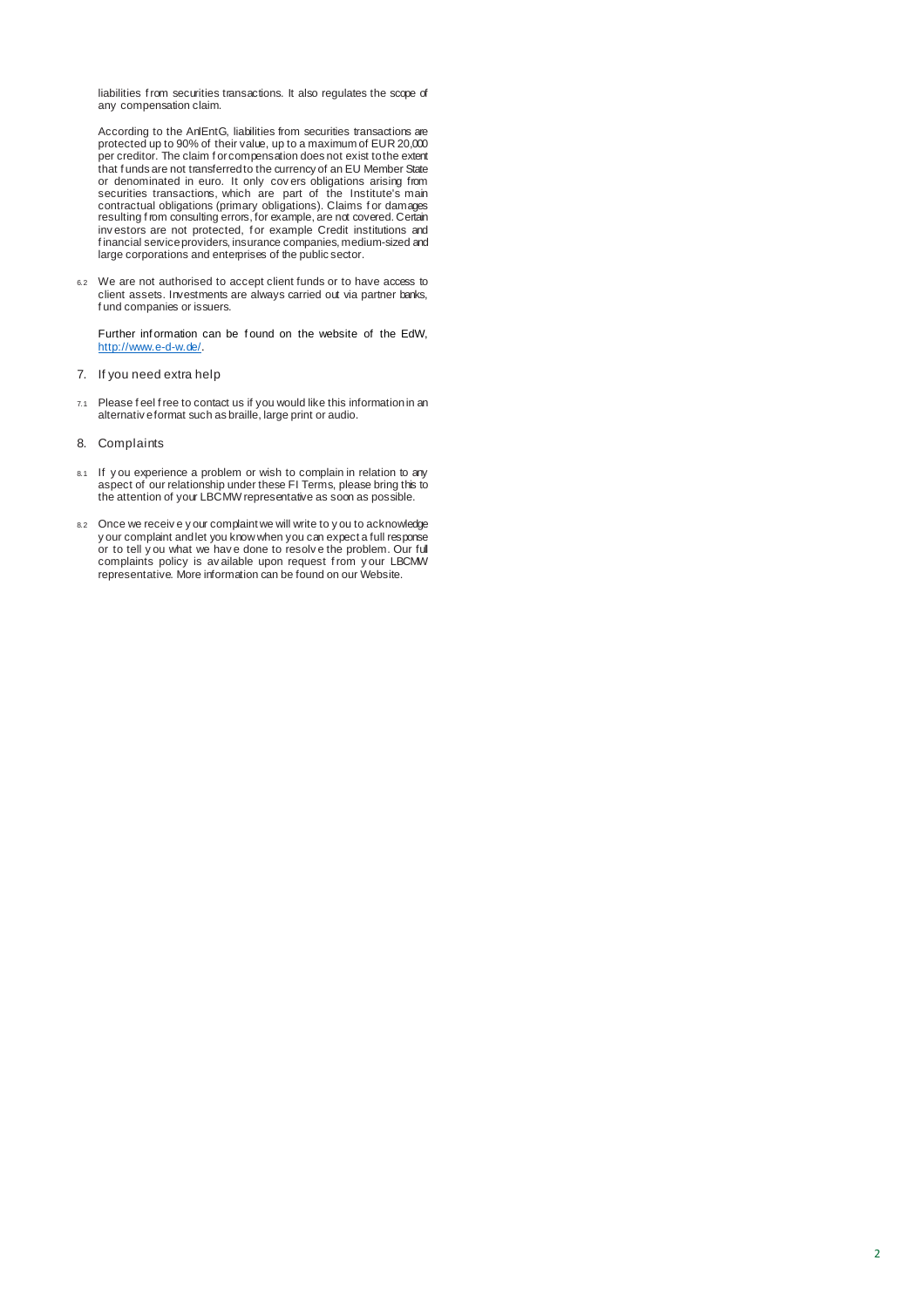## Part II – Terms and Conditions

#### 9. Your status

- 9.1 LBCMW is subject to various regulatory regimes that require us to consider, in dif ferent way s, which Financial Instruments are appropriate to each category of client. Our determination of your status under each of these regimes will be communicated to you by letter or electronic means either shortly after or at the same time as you receive these Terms. That communication will explain the different regimes that apply, how you will be treated in accordance with them, as well as a description of how you may request to be treated differently.
- Certain of these regulatory regimes requires us to categorise you as one of the following: a Retail Client, Professional Client, Eligible Counterparty or Institutional Client. Further explanation of this will be prov ided to y ou by y our LBCMW representative when discussing specific Financial Instruments with you.
- 9.3 Another of these regulatory regimes requires us to consider if you might qualify as a Relevant Financial Institution ("RFI"). We will notif y y ou or any legal entities within y our corporate structure which hav e been classified by us as an RFI. We will also provide y ou with details of the process for objecting to that classification.
- Professional Clients, Eligible Counterparties or Institutional Clients will be taken to have accepted these FI Terms by receiving Financial Instruments from us.
- The Products and Services we provide are not available to Retail Clients (which means any person who is not classified by us as a Prof essional Client, Eligible Counterparty or Institutional Client). We shall be entitled to immediately terminate our relationship should y ou act in the capacity of a Retail Client in transacting under these FI Terms.
- 9.6 Not all Financial Instruments are available to, or are appropriate f or all clients. Please see above paragraph 9.1 (Your status) for more inf ormation on how your categorisation is determined and communicated.
- 9.7 You agree to provide us with the information we reasonably request to enable us to categorise you or to perf orm our internal checks or due diligence. We may, from time-to-time, require you to prov ide us with up-to-date, additional or further information. You agree to respond to any requests for such up-to-date further or additional inf ormation promptly and accept that if y ou f ail to respond within any timeframe specified then these FI Terms may terminate in accordance with the prov isions of paragraph 33 (Termination).
- 10. Variation or Amendments
- 10.1 We reserv e the right at all times, subject to any rules of our regulators, to amend or vary these FI Terms by providing you with notice in writing. Any such amended or v aried FI Terms will also be posted on our Website.
- 10.2 Any amendments of these FI Terms shall be offered to you no later than two (2) months before their proposed date of entry into f orce. The amendments shall be deemed to have been approved by y ou unless y ou hav e indicated disapprov al bef ore their proposed date of entry into force. We shall expressly draw your attention to this consequent approval when we submit to you any amendment offers. Different notice provisions may apply in the case of Additional Terms which are applicable to any Products and/or Services.
- 11. How we will communicate with you and provide you with information
- 11.1 We will communicate with you and provide notices, Confirmations and inf ormation to y ou v ia electronic mail or other electronic means unless you ask us to communicate with y ou in writing by post or by fax and provide us with the address or fax number.
- 11.2 You will prov ide us with your electronic mail address and/or any other inf ormation required enabling the transmission of inf ormation by electronic means, and you will update us with any changes. You confirm that you have regular access to the internet.
- 11.3 You conf irm that we may contact y ou f rom time-to-time by electronic means to prov ide y ou with inf ormation about our Financial Instruments.
- 11.4 Any communications by us to y ou may be directed to whomever we consider appropriate in your organisation in the circumstances

f or the purposes of the communication.

- 11.5 Unless otherwise agreed, you consent to our providing you with inf ormation via our Website. We will notify you in accordance with paragraph 10 (Variation or Amendments) of material changes.
- 12. How you can communicate with us
- 12.1 Unless we agree otherwise, all communications by you to us will be in writing or via agreed electronic means, and sent to the address set out below or such electronic mail address as such as we may notify you in writing. Our address for the purposes of this paragraph is: Lloy ds Bank Corporate Markets Wertpapierhandelsbank GmbH, Commercial Banking Markets Client Services, Thurn-und-Taxis Platz 6, 60313 Frankfurt am Main, Germany.
- 13. Confirmations
- 13.1 Conf irmations will be prov ided by electronic means unless you giv e us five (5) working days' notice in writing that you wish to receiv e Confirmations via a different method. Confirmations will be sent to the last electronic mail address you provide, except where prov ided via other agreed electronic means (for example, SWIFT).
- 13.2 Conf irmations are provided no later than one (1) business day f ollowing execution. You should review the Confirmation and tell us if it is not correct bef ore settlement. If y ou enter into a Transaction and do not receive a Confirmation, please contact us immediately.
- 14. Our Financial Instruments
- 14.1 LBCMW does not prov ide inv estment advisory services and neither we nor any Associate will prov ide y ou with tax, legal regulatory or inv estment adv ice with respect to any Financial Instruments. Please seek your own independent advice in relation to such matters.
- 14.2 We will only enter into Transactions with y ou on either a nonadv ised or on an execution-only basis. We will not owe you a duty to adv ise on the merits or suitability for you of any our Financial Instruments or Transactions.
- 14.3 We will prov ide y ou with appropriate inf ormation about our Financial Instruments, including guidance on and warnings of the risks associated with our Financial Instruments so that you are reasonably able to understand the nature and risks of the specific ty pe of Financial Instruments we may provide you with and, consequently, to take any decisions on an informed basis.
- 14.4 All clients should ensure that they have appropriate investment knowledge and experience of the Financial Instruments they wish to transact. Before entering into any Transactions you should read our Risk Disclosure Statement, which is available via our Website. You should only enter into Transactions with us that you fully understand including the risks associated with such Transactions, and which are consistent with your financial standing, investment objectiv es and the level of risk which are you are willing to accept.
- 14.5 You agree to prov ide us, on an on-going basis, with the inf ormation necessary to enable us to make an assessment of y our knowledge and experience.
- 14.6 We will not consider whether any Financial Instruments or Transactions are appropriate for an Eligible Counterparty.
- 15. Types of Financial Instruments
- 15.1 These include but are not limited to:
	- i**. Debt Securities**

A debt security represents a contractual obligation of the issuer to the holder of the debt security. Debt securities may have different f eatures which affect the expected return, risk and v alue of such debt securities. Examples of debt securities include but are not limited to asset backed securities and credit linked securities, cov ered bonds, collateralised debt obligations and corporate or gov ernment bonds.

ii. **Repurchase Transactions**

A repurchase transaction is a form of short term borrowing where one party sells to the other a specific quantity of certain financial instruments for a certain period of time and on certain terms and conditions, and at the same time commits to repurchase those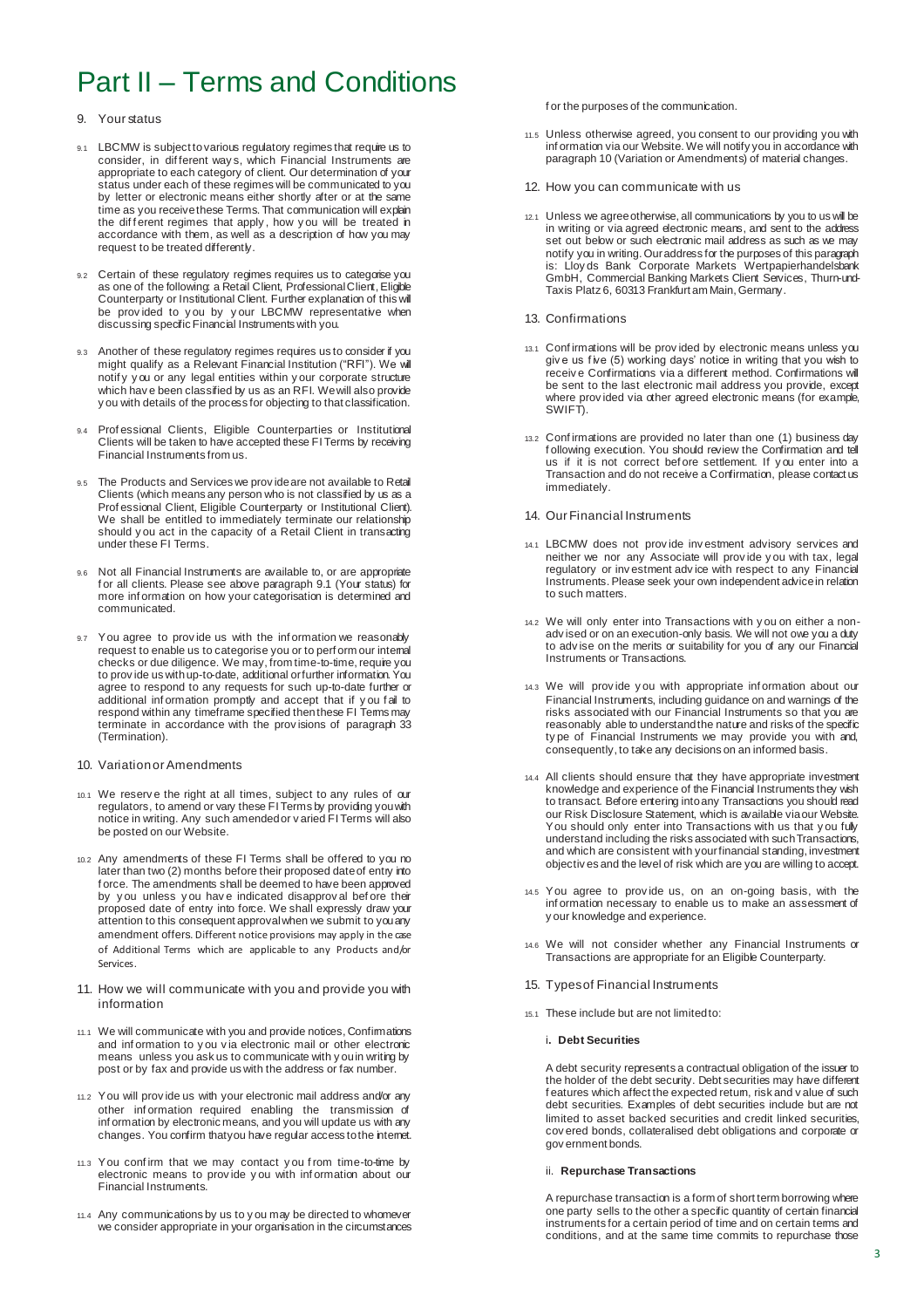financial instruments at a certain date in the future at a specified price and f or a pre-agreed amount of money.

iii. Money Market Instruments

A money-market instrument with a borrowing for a period, generally no longer than six (6) months but occasionally up to one (1) y ear, in which the lender takes a deposit f rom the money markets in order to lend (or advance) it to the borrower.

Unlike in an overdraft, the borrower must specify the exact amount and the period f or which they wish to borrow. Similarly to debt securities (see paragraph above), money market instruments may be exposed to risks, in particular credit and interest rate risk.

#### 15.2 **Contingent Convertible Instruments**

Contingent Convertible Instruments (CoCos) are highly complex, hy brid, capital instruments with unusual loss-absorbency features that present investment risks that are exceptionally challenging to ev aluate, model and price. One key characteristic of these instruments is an equity conversion of a f ixed income instrument if a pre-specified trigger event occurs.

In 2015, the Financial Conduct Authority ("FCA") introduced rules that restricted the sale of these kinds of instruments to ordinary retail inv estors. Consequently, LBG will not enter into CoCo Transactions with Retail Clients.

As a Prof essional Client, you will be deemed, when placing an order or transacting with LBCMW in these securities after receipt of these FI Terms to have agreed, undertaken and consented that:

- y ou are not a Retail Client in the United Kingdom; and
- y ou will not communicate or approv e an inv itation or inducement to participate in, acquire or underwrite an inv estment where that invitation or inducement is addressed to or disseminated in such a way that it is likely to be received by a Retail Client in the United Kingdom; and
- y ou will not sell or offer any such securities (or any beneficial interest therein) to Retail Clients in the United Kingdom; and
- y ou will at all times comply with all Applicable Regulations and regulatory guidance (whether inside or outside the EEA) relating to the promotion, offering, distribution and/or sale of these securities (or any beneficial interests therein), including (without limitation) any such laws, regulations and regulatory guidance relating to determining the appropriateness and/or suitability of an inv estment in these securities (or any benef icial interests therein) by inv estors in any relevant jurisdiction.
- 16. Execution-only transactions
- 16.1 We will only transact a limited number of Financial Instruments on an execution-only basis. We will only do so if:
	- i. y ou request to proceed on an execution-only basis at your own initiativ e;
	- ii. y our request does not result in our being unable to manage our conf licts of interest; and
	- iii. any request is limited to the following Transactions:
		- Bonds, or other forms of securitised debt (excluding those with an embedded derivative);
		- b. Other non-complex Financial Instruments. This excludes deriv atives, repurchase agreements, or other kinds of non-transferable securities.
- 16.2 Where we transact on an execution-only basis, we will not assess whether any Financial Instrument is appropriate or suitable for you and y ou will not benef it from associated regulatory protections.
- 17. Trading requests
- 17.1 Requests to enter into, cancel or amend trades, but for the av oidance of doubt, not the acceptance by you of any firm price offered by us ("Requests") should be giv en to us by electronic message. However we, or you, may request or agree that such Requests are provided in writing (by fax or post) or verbally.
- 17.2 We retain the right to decline to act on any Requests, except where it is to cancel a deal before we have started to effect the

relev ant Transaction. Verbal Requests will be acknowledged orally and y our and our verbal acceptance will be legally binding. We will acknowledge Requests by acting on them and you authorise us to rely on, and treat as binding any Requests (by whatev er means transmitted) and which are given by you or by any person acting (or purported to be acting) on your behalf, and which are accepted by us in good f aith. You accept responsibility f or and will be bound by all contracts entered into following such Request.

- 17.3 We reserv e the right to decline to trade, accept or to delay accepting Requests, without giving y ou prior notice on such conditions as we deem appropriate.
- 17.4 Where y ou send us a Request or an order via electronic message, we shall only be treated as hav ing received y our electronic message once we acknowledge receipt. This acknowledgement does not, however, indicate any agreement on our part to act in accordance with any Requests or orders contained in y our electronic message.

#### 18. Market orders

- 18.1 For certain Financial Instruments we may be willing to accept a f irm commitment to trade from you where some of the final trade parameters are not known prior to our execution of your order (for example price, quantity, timing). Whether we will agree to accept such an order is completely at our discretion.
- 18.2 Where we are willing to accept such an order from you, the price at which we will do so may include relevant charges which will be added to the price at which we transact, or may have transacted, in the market. We will inf orm y ou of any relev ant charges in accordance with paragraph 26 (Costs and Charges).
- 18.3 Where such an order is accepted, we will endeavour to execute it as soon as reasonably practicable, but we will not be liable for any Loss resulting from any change in market conditions between the receipt and execution of the order. We may postpone the execution of an order if we believ e on reasonable grounds that it is in y our best interests to do so.
- 18.4 We may aggregate your orders with orders for other clients or our own orders. Aggregation may work to your advantage on some occasions and to your disadvantage on other occasions. Market conditions may mean that the entire aggregated order is not executed in one transaction at a single price, in which case we may average the prices paid or received and we may report to you a v olume weighted average price for the transactions instead of the actual price of each transaction.
- 18.5
- 18.5 Unless we agree otherwise, each open order will remain in effect until we hav e fully executed it or you have cancelled it. An open order will not be cancelled automatically by a subsequent order relating to the same Financial Instruments and it is y our responsibility to cancel an open order where a substitute order has been entered. A Transaction resulting from the execution of any order which y ou hav e not cancelled will be entered in y our account.
- 18.6 Ty pes of orders, where some trading parameters are not preagreed include, but are not limited to: "limit orders", which are orders to buy or sell when the market reaches a specified level; "at best" or "market" orders to buy at the best rate available; "stop loss" orders to buy or sell at a specified price and "benchmark" orders to buy or sell at a reference price established by a third party at a particular point in time.

For the av oidance of doubt, quote-driven activity such as requests f or quotes, price streams, call levels and indications of interest do not meet the criteria to be considered orders. An order will only arise f rom such activities should we agree to trade a Financial Instrument where all trade parameters have been agreed and you hav e giv en us a firm instruction to deal.

- 18.7 Where we accept an order, we will act in accordance with our "Best Execution Approach", in accordance with paragraph 19 below. We shall notify you of any material changes to our "Best Execution" Approach" in writing. A copy will also be posted on our Website.
- 18.8 Further details on Our Approach to Order Handling and Execution can be obtained f rom our Website.
- 19. Best execution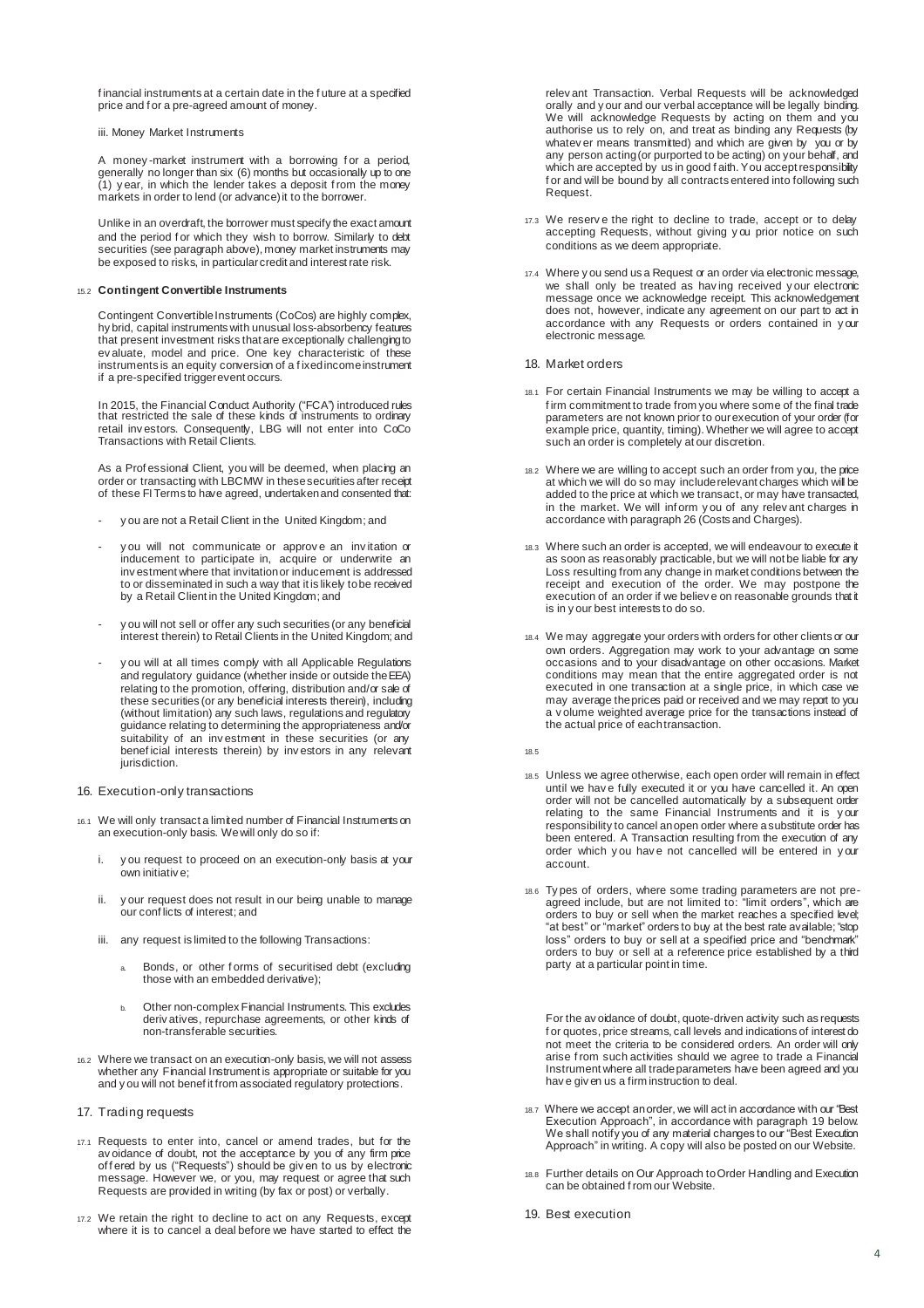- 19.1 The best execution obligation, referred to in our "Best Execution Approach" (which sets out our policy on best execution), may be owed to y ou where you are a Professional Client and where we deem that you are reliant on us to protect your interest. As you are aware, we alway s deal with you as principal and operate primarly in request for quotes markets as outlined in our "Best Execution Approach". Our "Best Execution Approach" can be found on our Website. If you are an Eligible Counterparty or an Institutional Client, then best execution will generally not apply, unless you request otherwise.
- 19.2 Subject to paragraphs 19.1, 19.4 and 19.6, we will take all suf ficient steps to provide you with best execution in accordance with our "Best Execution Approach".
- 19.3 Unless you notify us otherwise, we shall consider the continued placement of orders by you to constitute your acceptance of, and continued consent to, our "Best Execution Approach".
- 19.4 Where we receiv e your specific instructions in relation to how you want us to execute y our order or Transaction, we will act in accordance with those specif ic instructions. By f ollowing your specific instructions, our regulatory duty of best execution in these circumstances will be af fected by the specifics of y our order and y our instructions to us. Where we act in accordance with your specif ic instruction, we may not be able to comply with our "Best Execution Approach".
- 19.5. We will for some Financial Instruments, provide reporting inf ormation on our execution quality and/or of our top execution v enues.

#### 20. Execution Venue

- 20.1 We operate on a principal to principal basis, therefore any order or Transaction y ou enter into with us, is with us as your execution v enue. We do not direct orders as agent to other execution v enues. However, we will hav e regard to the wider market in the relev ant Financial Instruments when comply ing with our obligations for providing best execution in accordance with our "Best Execution Approach". You expressly consent to our executing orders outside of a Regulated Market, Multilateral Trading Facility or Organised Trading Facility.
- 20.2 Certain Transactions may be subject to restrictions under Applicable Regulations which will require them to be concluded on a Market (including equivalent third country trading venues). In these circumstances, we will only execute these Transactions on such a Market.
- 21. Systematic Internaliser
- 21.1 We act as a systematic internaliser ("SI") where we execute client orders on an organised, f requent, systematic and substantial basis, outside of a trading venue (such as a Regulated Market, an Organised Trading Facility or a Multilateral Trading Facility. When executing client orders as a SI, we deal on our own account, which means we will be trading against our capital. This does not include engaging in riskless back-to back matching of transactions (e.g. acting like an exchange).
- 21.2 When acting as a SI, we will make public, firm quotes in bonds, structured finance products, or deriv atives traded on a trading v enue. In order to provide these quotes, we may limit:
	- i. the number of Transactions we undertake to enter into at the published quote; and
	- ii. the total number of Transactions that we undertake with other clients at the published quote.
- 21.3 If we are a SI and providing pre-trade transparency, then details of our approach on SI transparency will be available to you on our Website.
- 22. Incorrect pricing
- 22.1 In the ev ent that any indicative prices quoted by us are incorrect due to being unrepresentative of the current market value for a Transaction of that size and nature, we will not be bound by that quote (whether or not confirmed by us), where it is recognised by us within two (2) Business Days of any Transaction.
- 23. Settlement

#### Method of settlement

23.1 Standard settlement will be on a delivery versus payment basis.

We may, at our discretion, agree alternative settlement arrangements with you.

23.2 Unless otherwise agreed, cash settlement must be in immediately av ailable, freely convertible funds of the relevant currency.

#### Pay ment and deliveries

- 23.3 Pay ments and, where not already held by us, certificates or other documents required to settle Transactions must be delivered by y ou in time to enable us to complete settlement within the time f rames specified.
- 23.4 Where y ou are required to deliver or re-deliver an asset, you must ensure that the necessary documents (including the appropriate and duly stamped instruments of transfer) are executed and that all instructions required are given to procure that all rights, title and interest will pass from you to the transferee and that these are free f rom any and all liens, charges and encumbrances.
- 23.5 Deliv ery and transfer of title will take place in accordance with the rules and procedures applicable to the relevant asset and market, as in f orce from time to time.
- 23.6 Where these documents, or immediately available funds, are not prov ided in the timeframe required for settlement we will not be obligated to settle any Transaction or account to you.
- 24. Transaction and trade reporting
- 24.1 Where we are obliged, by Applicable Regulations, to make transaction inf ormation public and/or av ailable to a relevant regulator, y ou agree and acknowledge that:
	- i. any and all proprietary rights in such transaction information is owned by us; and
	- ii. y ou waiv e any duty of confidentiality with respect to that inf ormation which we are required to disclose.
- 24.2 You must provide us with and maintain a LEI Code before we will undertake any Transactions for y ou unless y ou qualify for an exemption. Please contact y our LBCMW representative for inf ormation on whether you will qualify for this.
- 24.3 If y ou are an Inv estment Firm and/or subject to post trade reporting then, subject to paragraph 24.4, where we execute a reportable Transaction with you on an OTC basis, we both agree that the party acting as seller shall post trade report the Transaction in accordance with Applicable Regulations.
- 24.4 Where only one of us is acting as a SI and that party is also acting as the buy er in the Transaction, we both agree that the buyer will report the Transaction in accordance with Applicable Regulations.
- 24.5 You must inf orm us where any proposed Transaction would constitute a Short Sale, at or before you instruct us on, or enter into, the Transaction.
- 24.6 Unless required by Applicable Regulations, we will not make any trade or transaction reports on y our behalf in respect of any Transactions unless otherwise agreed with you in writing.
- 25. Distribution arrangements
- 25.1 You agree and represent that you will only enter into Transactions in Financial Instruments for y our own account and not in the capacity of Distributor unless we agree otherwise.
- 25.2 In the ev ent that we agree, you acknowledge that we and you may hav e certain obligations under Applicable Regulations and you agree that y ou will provide us with, and we may provide you with, certain inf ormation which may be necessary for us to meet our obligations under Applicable Regulations.
- 25.3 Should y ou wish to distribute any of the Financial Instruments prov ided by us please contact your LBCMW representative.
- 25.4 Depending upon y our individual circumstances, you may also be liable f or any relevant taxes and costs that are incurred as a result of the tax treatment of any Financial Instruments and/or Transactions.
- 26. Costs and charges
- 26.1 In accordance with Applicable Regulations, we will disclose our costs and charges (including any f ees or commissions where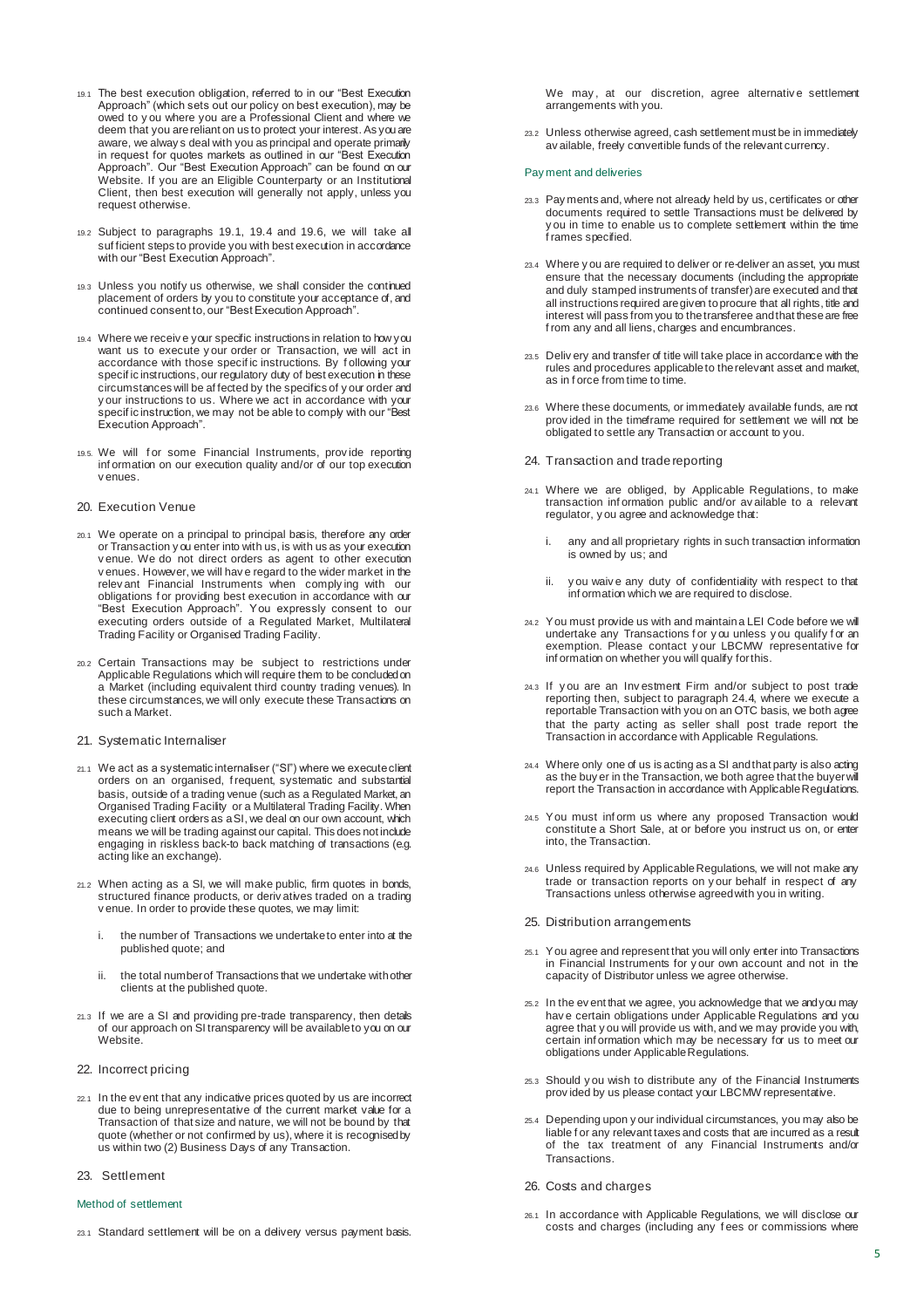applicable) and/ or the basis upon which we charge y ou, prior to and/or f ollowing, execution of Transactions in our Financial Instruments as agreed between us. Information will be provided in "Our Approach to Costs and Charges Calculations" which is av ailable f rom our Website or on request, and you can request a breakdown of our aggregated costs at any time.

- 26.2 You will be responsible f or any liabilities, costs, charges and expenses, including the payment of any tax, brokerage, transfer f ee, registration fee, or stamp duty payable and properly incurred by us in connection with any Transactions.
- 26.3 Depending upon y our individual circumstances, you may also be liable f or any relevant taxes and costs that are incurred as a result of the tax treatment of and Financial Instruments and/or Transactions.
- 27. Limited disclosure of details of costs and charges Professional Clients, Eligible Counterparties and Institutional Clients Only
- 27.1 If y ou are a Professional Client, an Eligible Counterparty or an Institutional Client, you agree that we can provide you with limited costs and charges information in accordance with Applicable Regulations, except where:
	- i. y ou are a Prof essional Client entering into Transactions in any Financial Instrument that embeds a deriv ative (e.g. a credit linked note); or
	- y ou are an Eligible Counterparty Client or an Institutional Client which intends to of fer Financial Instrument(s) that embed(s) a deriv ative to y our own clients, then y ou will receiv e full cost and charges information in accordance with paragraph 26 (Costs and charges). Further information on our approach is av ailable upon request f rom y our LBCMW representative.
- 27.2 If y ou are an Eligible Counterparty Client or an Institutional Client y ou must notify us if you intend to offer Financial Instruments to y our clients and, upon receiving such notification from you, we will disclose our costs and charges to you in accordance with paragraph 28 (Costs and charges). If you do not notify us that you intend to offer your clients our Financial Instrument, then we will be entitled to assume that you will not be offering them to your clients and we will prov ide you with limited disclosure of our costs and charges accordingly.
- 28. Full disclosure of details of costs and charges Professional Clients, Eligible Counterparties or Institutional Clientswho request full disclosure
- 28.1 Where we prov ide you with full disclosure of costs and charges, this means that we will:
	- provide y ou with a general description of how we price Transactions and the f actors that impact our costs and charges in relation to the Financial Instrument and Transactions we provide;
	- ii. prov ide you in writing with pre trade details of the actual or estimated costs and charges that will be applied to y our Transaction or Transactions in accordance with Applicable Regulations; and
	- iii. prov ide you in writing with post trade information on the actual costs and charges of the Transaction that you have entered into with us in accordance with Applicable Regulations.

#### 29. Agency

- 29.1 Your relationship with LBCMW is based upon y ou acting as principal in respect of the Products and/or Serv ices that we transact with you. Where you act as agent on behalf of someone else y ou agree to disclose this to us and the identity of the person y ou are acting for before entering into these Terms. Where this disclosure is not made we will continue to treat y ou, and not any underly ing principal, as our client.
- 29.2 If y ou act as agent on behalf of one or more principals, whose identity you shall disclose:
	- y ou accept these Terms for yourself and each principal;
	- ii. y ou confirm that you have been authorised to disclose the identity of each principal and to accept these Terms on their behalf ; and
- iii. vou accept that you alone, and not the underlying principal are our client.
- 29.3 Where y ou act as agent, references to "you" in these FI Terms means y ou as agent, and not your principal(s).

#### 30. Inducements

- 30.1 Except as provided in paragraph 30.2 below, we are not permitted to receiv e or prov ide any inducements from or to third parties. Inducements include any f ees, commissions, monetary or nonmonetary benefits in relation to any Transactions under these FI Terms or any Additional Terms where to do so may impair our duty to act honestly, fairly and professionally, in accordance with the best interests of our clients.
- 30.2 Any inducements may only be accepted where they enhance the quality of our service provision, they do not impair compliance with our duty to act honestly, fairly and professionally in accordance with the best interests of our clients, and where we have made the necessary disclosures about the inducement to our clients ahead of any Transactions.
- 30.3 When y ou are an Investment Firm, you will need to make your own assessment to determine whether any of the restrictions on inducements apply to you and whether you are able to receive and/or retain such benefits.

#### 31. Limitation of liability

- 31.1 Under these FI Terms, any LBCMW Person shall only be liable to y ou f or damages resulting from their wilful misconduct and gross negligence, their legal representatives or their agents, unless those damages result f rom a breach of a material contractual obligation. Material contractual obligations are obligations whose perf ormance by a party is (1) necessary for the execution of the contract and (2) the other party can rely upon and regularly relies upon. If a breach is caused by simple negligence, the liability will be limited to an amount equal to the amount of ty pically f oreseeable damages. Nothing in this paragraph shall limit or exclude our or any LBCMW Person's liability for injury to life, body or health caused by us or such LBCMW Person.
- 31.2 No LBCMW Person will be liable to y ou or any third party in connection with any Transaction, these FI Terms or any Additional Terms for:
	- i. any loss of profits or opportunity due to an increase in the v alue, or any Loss due to a decline in the v alue, of any Financial Instruments which are or were the subject of a Transaction or a potential Transaction;
	- ii. the solvency, acts or omissions of any broker, nominee, custodian, settlement agent, securities depositary or other third party through or with whom a Transaction is carried out or in whose control any of y our Financial Instruments or documents or certificates giving or ev idencing title to them may be held, or any bank with whom we maintain any bank account, or any other third party with whom we deal or transact business or whom we appoint on y our behalf, other than any such entity which is an Associate of ours, but to the extent that you reasonably request us to do so, we will make av ailable to you any rights that we may have against any such person;
	- iii. any communication or document produced or inf ormation prov ided by you in relation to a Transaction; or
	- iv . any action or omission by you or by any third party under or in connection with these FI Terms or any Additional Terms, including any failure to provide us with accurate information and/or documentation that we may need to fulfil our obligations under these FI Terms. These FI Terms and any Additional Terms set out the full extent of our duties and no LBCMW Person is subject to any fiduciary or equitable duties which: (i) are more extensive than the obligations set out in these FI Terms or, any Additional Terms; or (ii) would prevent us or any Associate f rom carrying out any services or activ ities with or for other persons.
- 31.3 Nothing in these FI Terms or, any Additional Terms will require any LBCMW Person to take or not to take any action which would in our opinion breach Applicable Regulations.
- 31.4 The prov isions of this paragraph 31 (Limitation of liability) will only limit the liability of any LBCMW Person to the extent permitted by Applicable Regulations.
- 31.5 Nothing in these FI Terms or any Product Agreements shall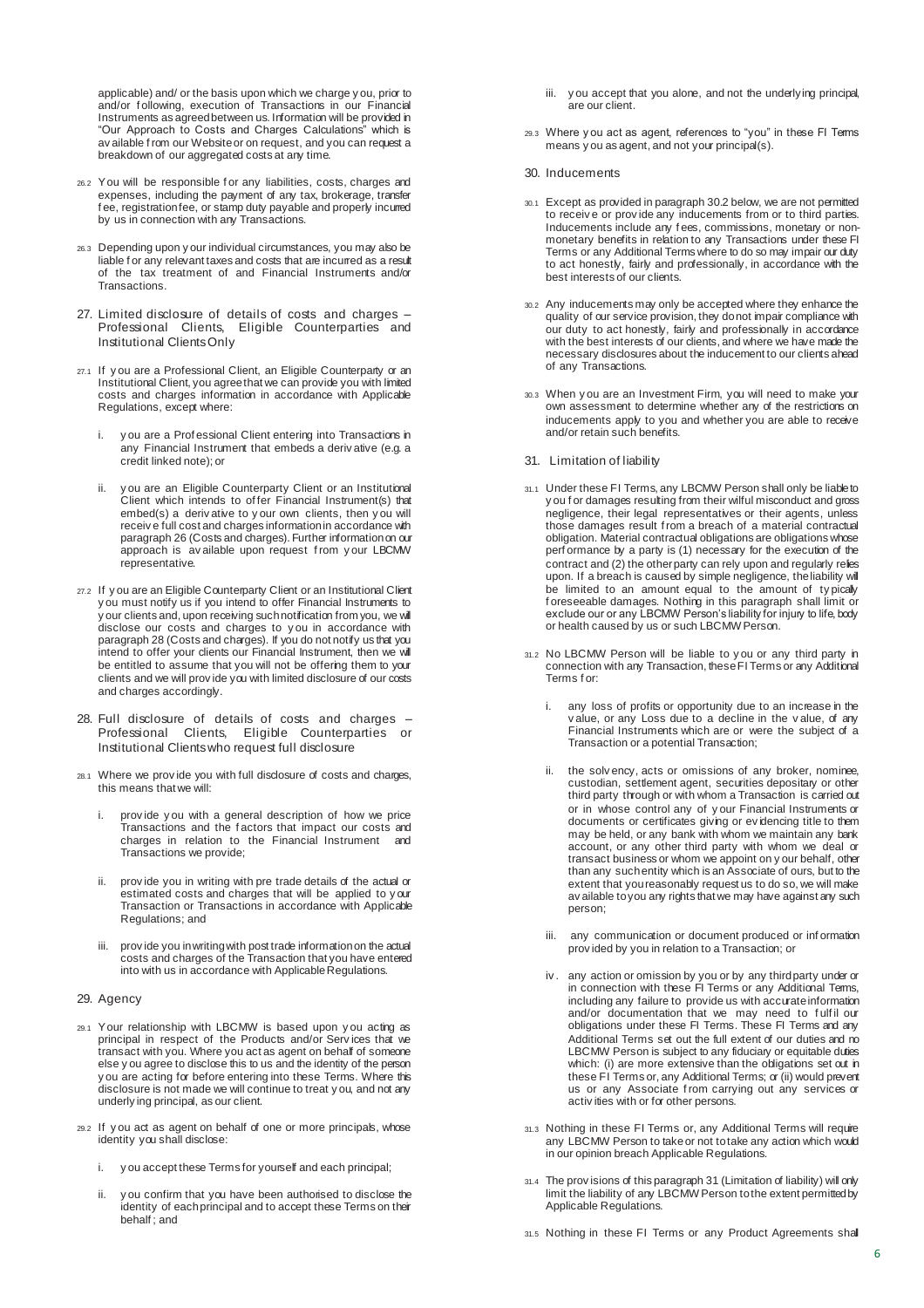exclude or restrict any duty or liability that we owe to you under the regulatory sy stem established under applicable German regulatory law and the Applicable Regulations. Notwithstanding any provision of these Terms or, any Additional Terms, we shall be entitled to take any action that we consider reasonably necessary to ensure compliance with Applicable Regulations.

#### 32. Indemnity

32.1 You will indemnif y, and keep indemnified, us and any LBCMW Person (each, for the purposes of this paragraph 26, an "Indemnified Person") on demand against all Loss which such Indemnified Person may suffer or incur in connection with or arising out of : (i) these Terms and any Transaction effected on y our instructions; or (ii) the conversion of an obligation under these Terms or any Transaction into a currency other than the one in which such obligation was originally due; or (iii) any increased costs suffered or incurred, or reduction in amount received, f ollowing the introduction of , any change in, or change in interpretation of Applicable Regulations. You will not be required to indemnify any Indemnified Person to the extent that any such costs, expenses, damages, liabilities and losses result directly from the wilful misconduct or gross negligence of the Indemnified Person..

#### 33. Termination

- 33.1 These FI Terms may be terminated in circumstances set out in paragraphs 9.3, 12.4 and 30 of the LBCMW General Terms of Business. Product Agreements may hav e differing termination prov isions.
- 34. General provisions

#### Entire agreement

34.1 These FI Terms supersede any prev ious written or v erbal agreement between us (except any Product Agreements) in relation to the matters dealt with in these FI Terms and, except as expressly stated, comprise the whole agreement between us relating to the subject matter of these FI Terms.

#### Sev erability

- 34.2 If any prov ision of these FI Terms is f ound by any court or regulatory or administrative body of competent jurisdiction to be inv alid or unenforceable, then:
	- the inv alidity or unenforceability of that provision will not affect the other provisions of these FI Terms, which will remain in f ull f orce and effect; and
	- y ou and we agree to negotiate in good f aith to substitute for any inv alid or unenf orceable prov ision a v alid and enf orceable provision which achieves to the greatest extent possible in accordance with the underly ing provisions the same effect as would have been achieved by the invalid or unenf orceable provision.

#### No Waiv er

34.3 A f ailure or delay by us in exercising any right in respect of these FI Terms will not be presumed to operate as a waiv er In addition a single or partial exercise of any right, power or privilege will not be presumed to preclude any subsequent or further exercise of that right or of any other right under these FI Terms.

#### Force majeure

34.4 We will not be liable for any delay in performance or nonperf ormance of any of our obligations under these Terms as a result of any cause beyond our reasonable control or for any Loss or liabilities caused by the occurrence of any contingency beyond our reasonable control. This includes, without limitation, any breakdown of communication, transmission or computer facilities, strikes or similar industrial action or the f ailure of any relevant exchange, clearing house or broker or sub-custodian to perform its obligations, acts of God such as adverse weather conditions or the occurrence of other natural events, acts of terrorism or acts of state.

#### Gov erning Law

34.5 These FI Terms and all Transactions entered into under them and any contractual obligations arising out of or in relation to these FI Terms or the Transactions entered into under them shall be gov erned by and construed in accordance with German law.

Any non-contractual obligations arising out of or in relation to these FI Terms or the Transactions entered into under them shall be gov erned by and construed in accordance with German law.

#### Jurisdiction

36.7 Each party irrev ocably agrees that the Courts of Frankfurt am Main, Germany ("the Courts") shall have exclusive jurisdiction in relation to any dispute, controversy or claim, whether contractual or non-contractual, arising out of or in connection with the underly ing these Terms (including a dispute regarding the existence, v alidity, interpretation, breach, termination or enf orceability of these Terms) or Transactions. Each party irrev ocably waives any right that it may have to object to action being brought in those Courts, to claim that the action has been brought in an inconvenient forum, or to claim that those Courts do not hav e jurisdiction.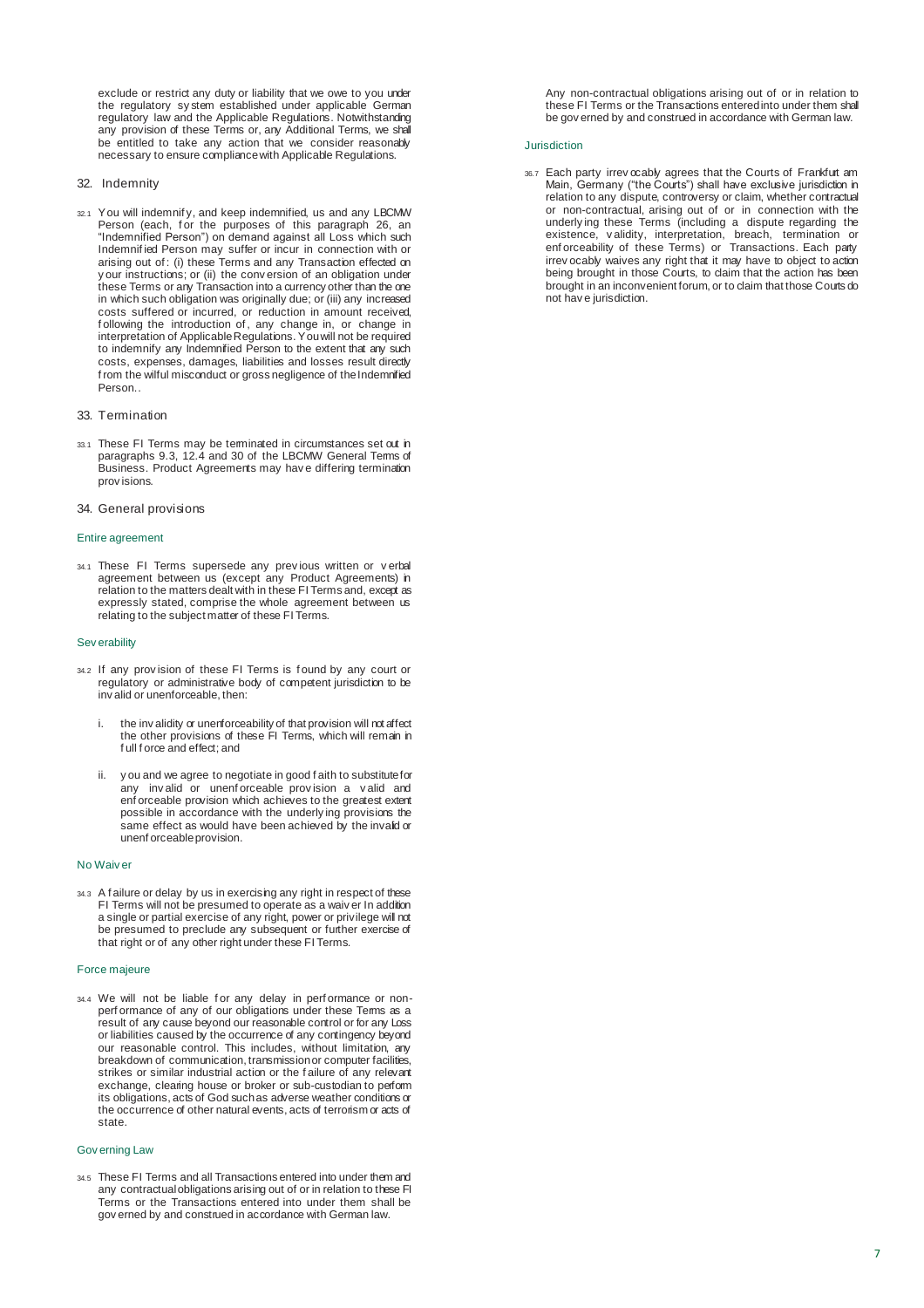### **Glossary**

**Additional Terms** means Product Terms and Product Agreements.

**Associate** means any undertaking in a group of companies (w hether a holding company, subsidiary, subsidiary of any holding company, or representative and branch office in any jurisdiction) or a person whose relationship w ith the group might reasonably be expected to give rise to a conflict of interest in dealings w ith third parties.

**Applicable Regulations** any applicable laws, rules and regulations including w ithout limitation, German regulatory law s, the circulars of the BaFin, any rules, policies, guidelines and practices of a relevant regulator, the rules of a relevant Market and all other applicable law s, rules, procedures, codes, standards and regulations (including w ithout limitation, accounting rules, antimoney laundering and economic sanctions legislation).

**Business Day** means a day (other than a Saturday or Sunday) in w hich we are open for normal business in Frankfurt am Main, Germany.

**Confirmation** means a confirmation, contract note, statement or note issued or made available by us to you confirming the details of a Transaction. Unless otherw ise notified to you Confirmations include Confirmations provided to you by SWIFT or similar electronic messaging, subject to the Applicable Regulations.

**Distributor** means an Investment Firm w hich offers, recommends or sells Financial Instruments or provides Investment Services to clients.

**EEA** means the European Economic Area.

**Eligible Counterparty means a client that we** have classified as an eligible counterparty client (*Geignete Gegenpartei*) in accordance w ith the German Securities Trading Act (Wertpapierhandelsgesetz, "WpHG") as amended from time to time.

**Financial Instruments** means "*Finanzinstrumente*" (financial instruments) in accordance with the German Securities<br>Trading Act (Wertpapierhandelsgesetz, Act (Wertpapierhandelsgesetz, "WpHG") as amended from time to time).

**Institutional Client** means a client that we have classified as an Institutional Client in accordance with the Sw iss Financial Services Act 2020, as amended from time to time.

**Investment Advice** means personal recommendations in respect of transactions

relating to certain Financial Instruments w here the recommendation is based on an evaluation of the investor's personal circumstances or is presented as being suitable for the investor and is not provided exclusively via information distribution channels or for the general public.

**Investment Firm** means any legal person w hose regular occupation or business is the provision of one or more investment services to third parties and/or the performance of one or more investment activities on a professional basis.

**LEI Code** means a legal entity identifier code as required by Applicable Regulations.

**Loss** means any loss, damage, cost, charge, expense, claim, counter-claim, action, suit, judgment or other liability w hich a person may incur or w hich may be made against such person.

**LBCMW Person** means LBCMW and any of its Associates and its or their directors, contractors, officers, employees, associates and agents.

**Market** means a Regulated Market, a Multilateral Trading Facility and an Organised Trading Facility each as defined in the rules of the FCA.

**Non-complex Financial Instruments** means Financial Instruments classified as "noncomplex" by Applicable Regulations.

**Professional Client** means a client that we have classified as a professional client (*professioneller Kunde*) in accordance with the Securities Trading (Wertpapierhandelsgesetz, "WpHG"), as amended from time to time, or, if applicable, the Sw iss Financial Services Act 2020, as amended from time to time.

**Product Agreements** means standardised market-facing agreements that you w ill be required to enter into if you w ish to transact certain Financial Instruments.

**Product Terms** means terms and conditions that are specific to our Financial Instruments.

**Short Sale** means a Transaction where clients borrow securities in anticipation of a price decline and are required to return an equal number of securities at some point in the future.

**Transaction**means any transaction you enter into w ith us for the provision of Financial **Instruments** 

**Website** means: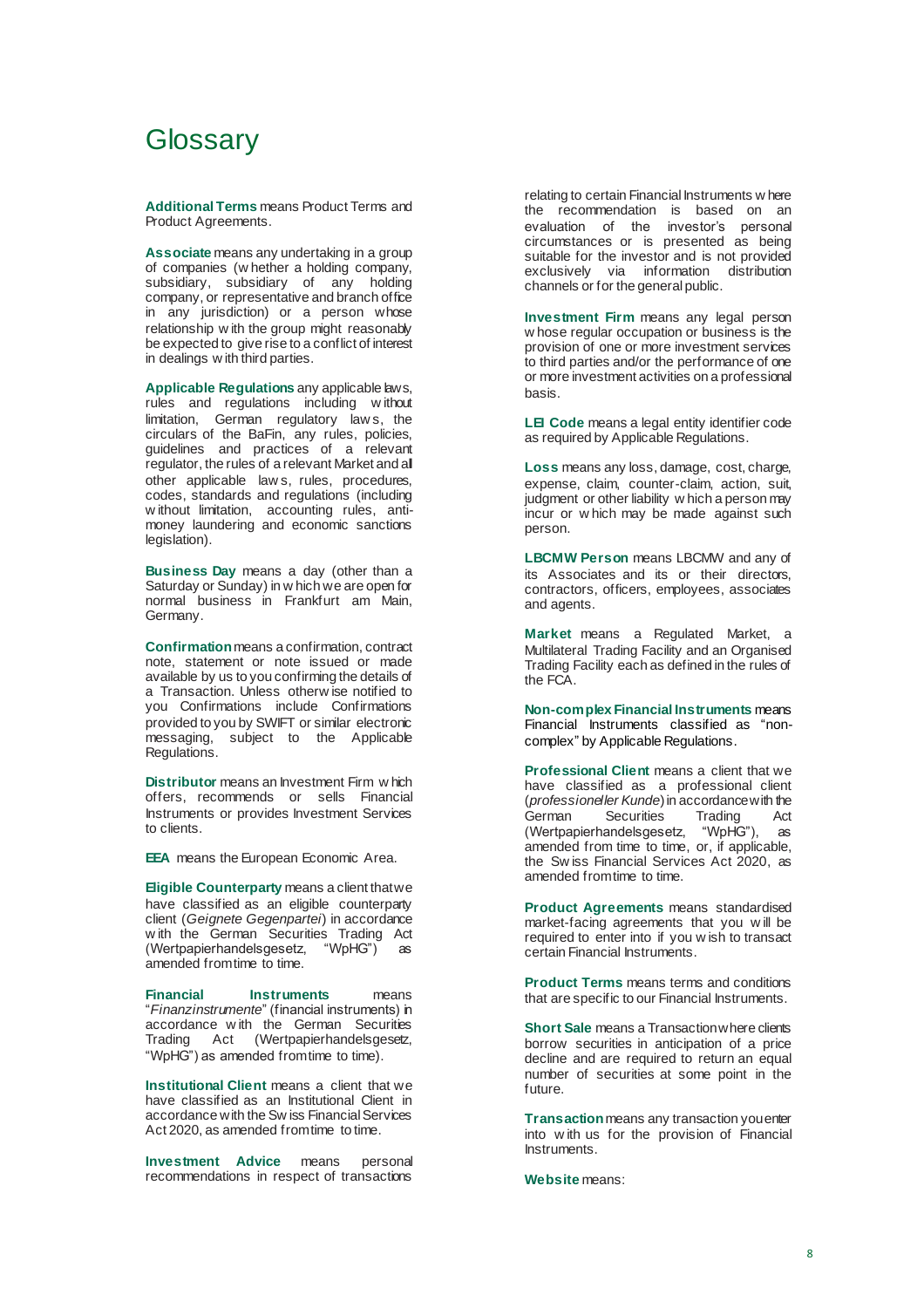https://commercialbanking.lloydsbank.com/im portant-information/commercial-bankingregulatory-information/